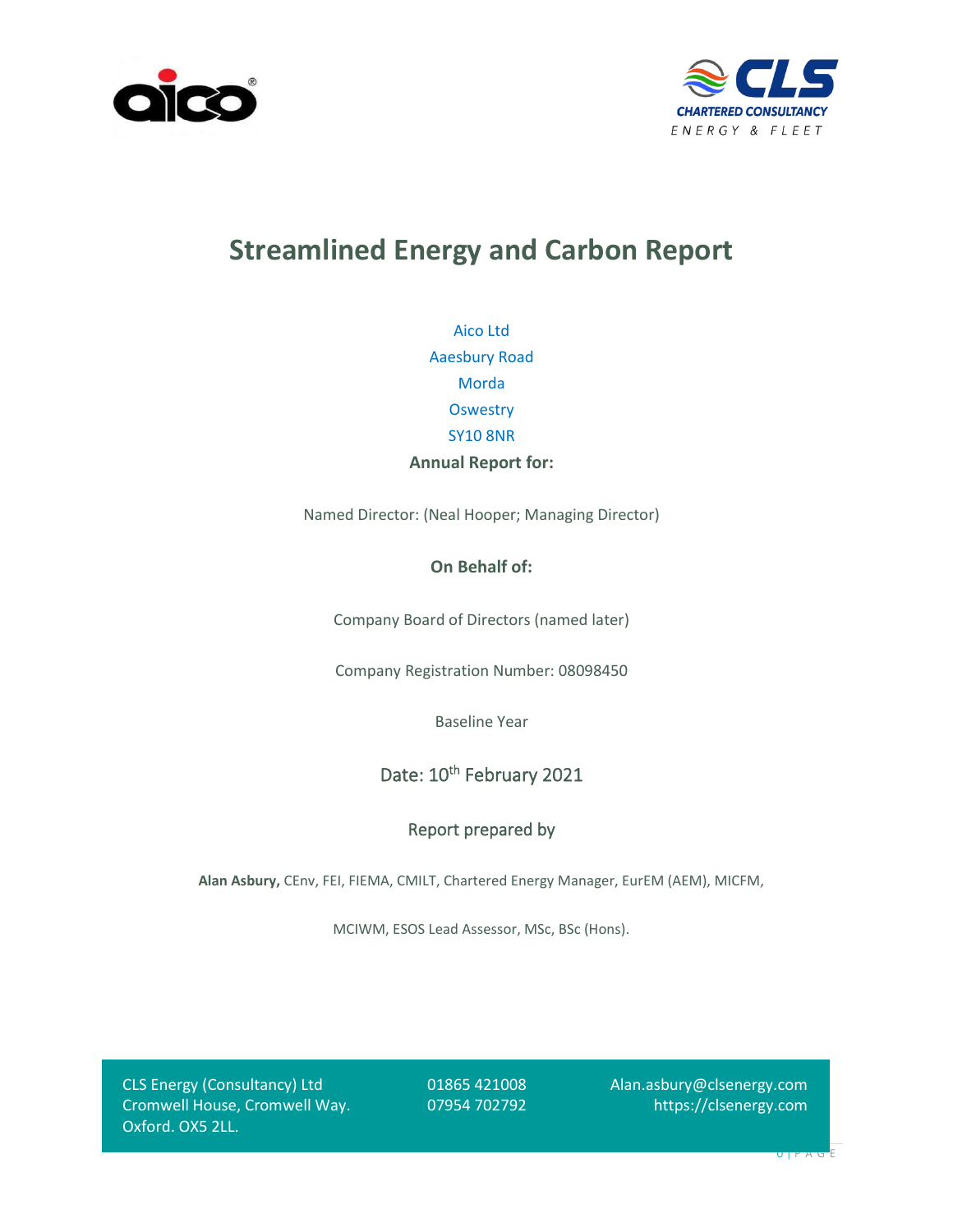



# Table of Contents

| $\mathbf{I}$ . |                              |
|----------------|------------------------------|
| II.            |                              |
|                | <b>Boundaries</b>            |
|                | Time period covered          |
| III.           |                              |
| IV.            |                              |
|                | Grouping by 'scope'          |
| V.             |                              |
|                | Baseline year                |
|                | Intensity ratios             |
|                | Target reduction             |
|                | Verification & assurance     |
| VI.            |                              |
|                | Approval and signing         |
| VII.           |                              |
|                | <b>Energy Consultant</b>     |
| VIII.          |                              |
|                | Statement of confidentiality |
|                | <b>SECR Taxonomy</b>         |
| IX.            |                              |
| Х.             |                              |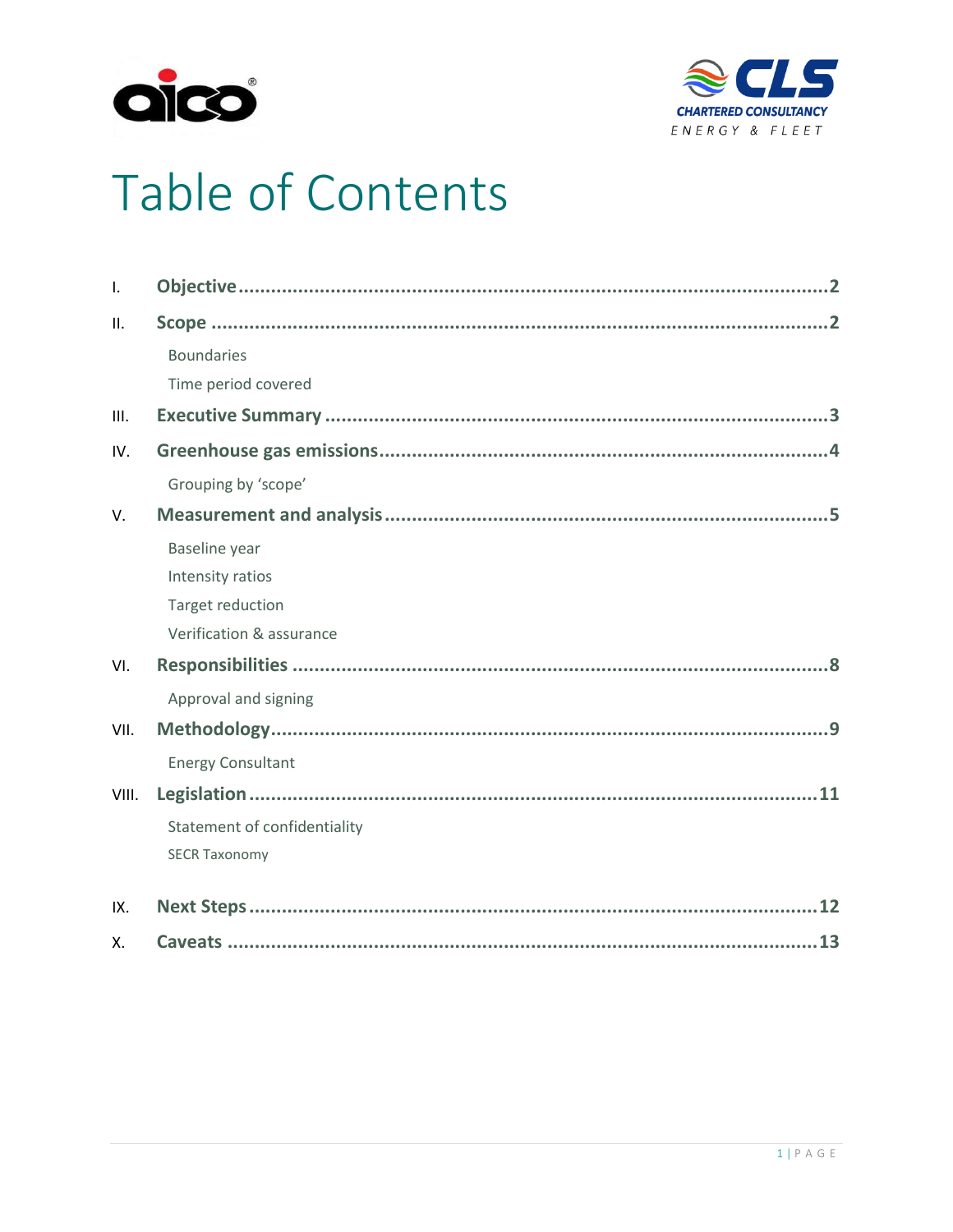



# <span id="page-2-0"></span>Objective

The object of this report is to enable Aico as a company to increase awareness of energy costs at board level and to enable enhanced visibility for key decision makers. Such information will allow them to inform an adoption of energy efficiency measures and opportunities to drive down their emissions and, in doing so, reduce their operational costs and their impact on climate change.

This in turn will provide greater transparency for investors, and other stakeholders, on business energy efficiency and low carbon readiness. It will similarly allow the public to assess the company's actions and assess them against other similar companies using an agreed intensity ratio for direct comparison.

The regulations also aim to create a level playing field among large organisations for energy and emissions reporting. This is to ensure that administrative burdens associated with energy and emissions reporting are proportionate.

# <span id="page-2-1"></span>Scope

The scope of this report is the (scope 1 & 2) greenhouse gas emissions that result from Aico's business activities along with scope 3 commuting. This is primarily from ownership or operation of the following:

- Buildings
- Industrial or other processes
- Transport

### <span id="page-2-2"></span>Boundaries

It has been agreed that scope 1 and 2 emissions be assessed along with scope 3 commuting.

### <span id="page-2-3"></span>Time period covered

The company's financial reporting year is 1<sup>st</sup> January 2020 to 31<sup>st</sup> December 2020. This is the reporting period for the company and serves as the baseline year for SECR reporting going forward.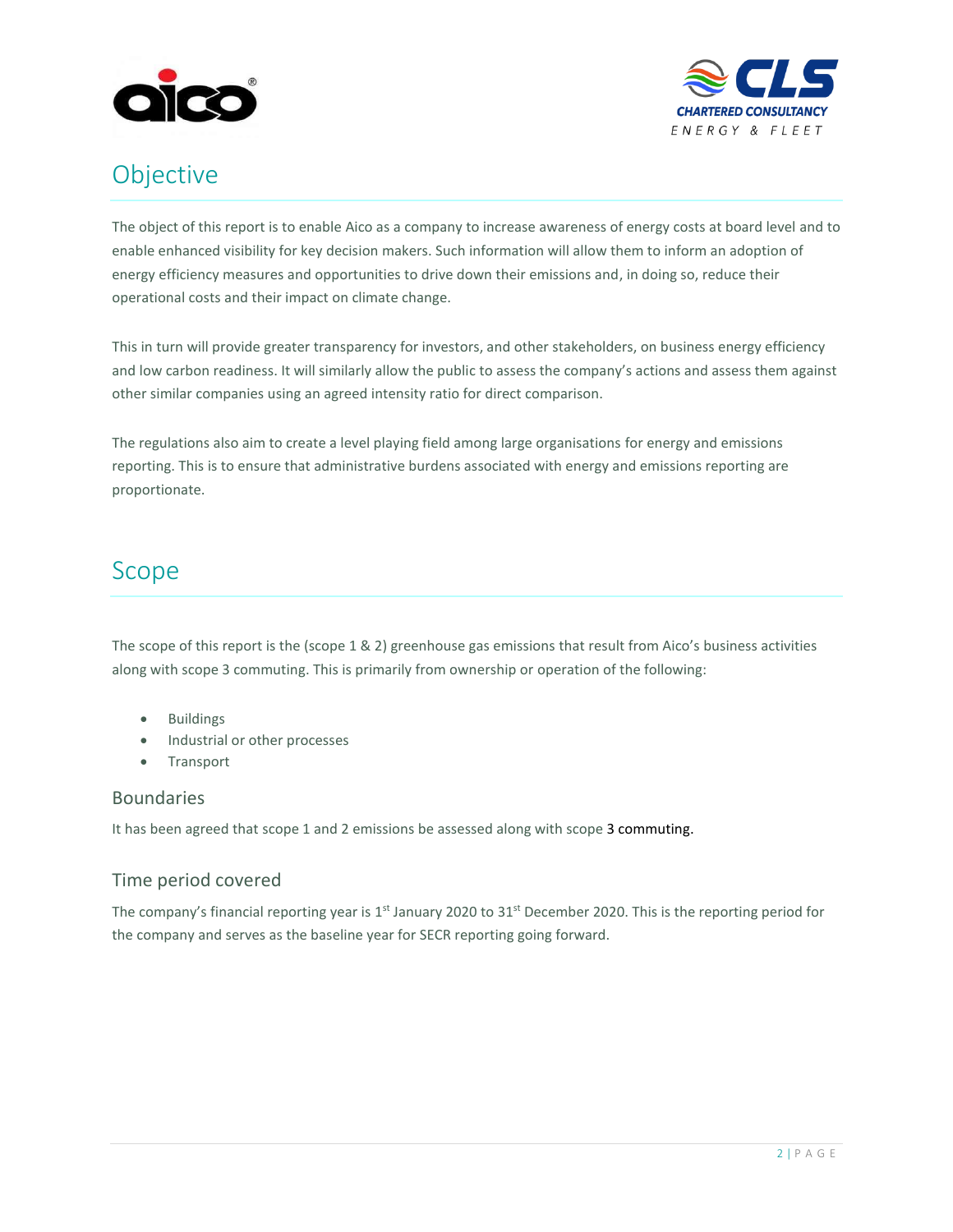



# <span id="page-3-0"></span>Executive Summary

#### **Organisation description**

Aico Ltd is the UK market leader in supply of fire and carbon monoxide detectors and has operated from one main UK site in Oswestry during this reporting period. The company operates a fleet of automobiles. As a company, Aico are pioneering new technologies and offering high quality alarms designed, developed and manufactured at their factory in Shannon, Southern Ireland (Eire). There is currently legislation similar to SECR (known as PSMR) for the Public Sector in Eire but not for commercial companies. It is likely that the operation in Shannon is mandated under the Energy Efficiency Directive (27/EED/2012) Article 8 (known in the UK as Energy Savings opportunities Scheme or ESOS, and in Eire as the Energy Auditing Scheme or EAS)

Aico alarms meet all UK standards with a wide range of sensor types to ensure that every home is protected. They offer expert technical support and advice on alarm selection, siting and installation as well as personalised specification documents and a dedicated installer training scheme. Aico work alongside Local Authorities and Housing Associations to create bespoke specifications and solutions to help create safer environments for tenants. Aico qualifies for SECR reporting due to its staff numbers and turnover.

#### **Current Impact**

For details of greenhouse gas emissions for the baseline year see tables on page 6.

#### **Source of Data based report**

The report has been compiled from spreadsheets, half hourly data, invoice data, inspection reports and fuel card data. There is a missing invoice for Electricity which has been estimated, private mileage has been extracted from fueling mileage data and deducted from the overall fuel pumped data.

#### **Fugitive Emissions**

According to maintenance reports, there have been no fugitive emissions or leaks of F Gases over the reference period or since the building was opened in November 2019.

#### **Trends in impacts should be clear to the reader**

Aico's CO2e emissions are around 57% scope 1 fuel and transport based and 31% scope 2 electricity based. Scope 3 commuting accounts for 12%.

#### **Progress against targets**

This is a baseline report encompassing the first year of SECR. Consequently, progress against targets cannot yet be measured.

#### **KPIs**

Fundamental key performance indicators for the company are employee numbers, sales and turnover figures.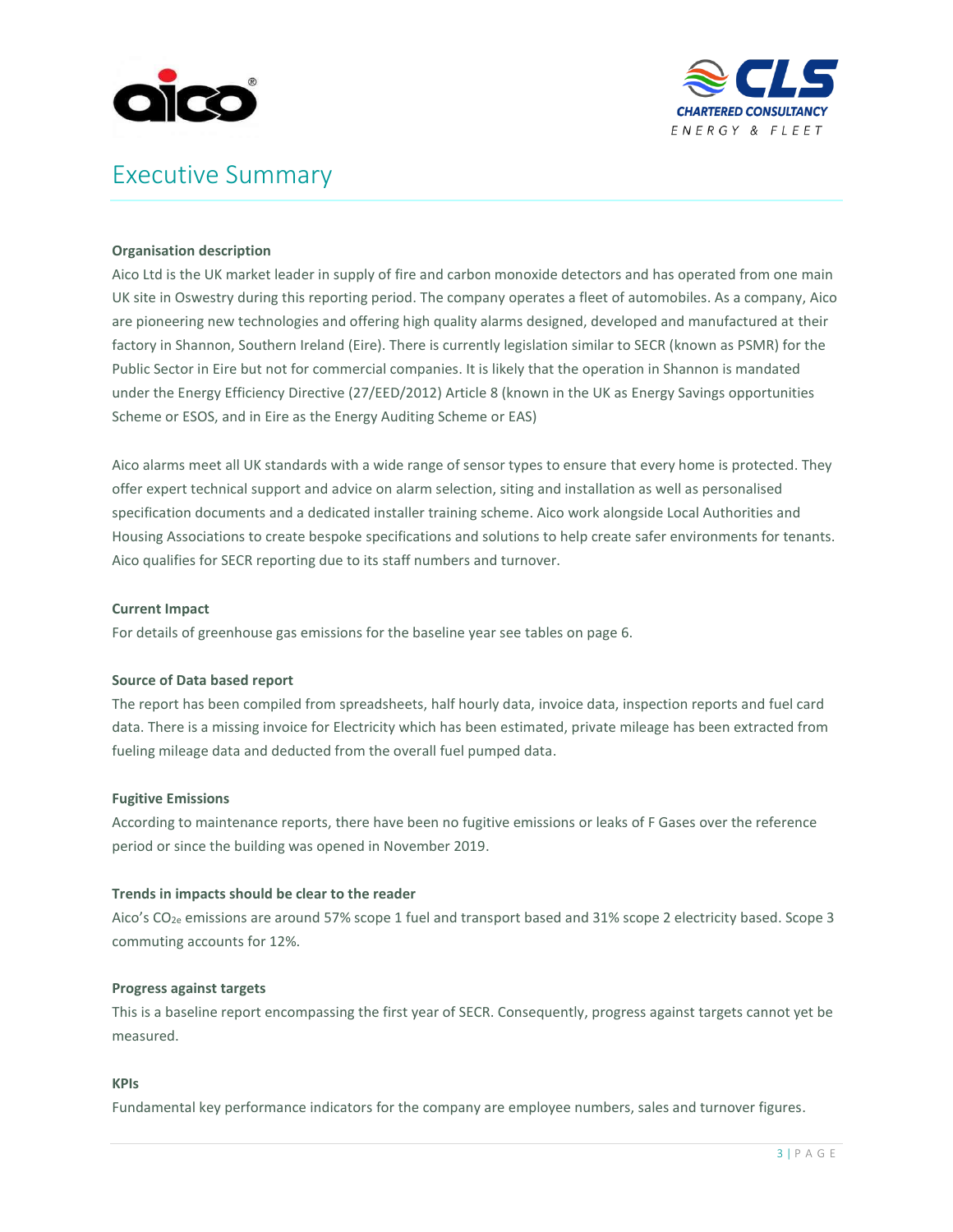



#### **Explain how you are managing your impacts**

Aico management processes are fully ESOS Compliant. They used CLS Energy as their external consultant for ESOS Phase 2 which was the first time they were mandated by this legislation. Lee Duffy is responsible for the management of the facilities and Environmental Management. Neal Hooper as Managing Director is ultimately responsible; Lee Duffy reports directly to Neal Hooper.

#### **Statement on risks and opportunities**

Aico are aware of their impacts on the environment and have invested heavily in the sustainable build of their new premises in Oswestry as well as investing in a large proportion of their fleet to become plug-in hybrid electric (PHEV) vehicles.

# <span id="page-4-0"></span>Greenhouse gas emissions

These are the gases, accepted as predominantly responsible for the greenhouse effect and consequent global climate change. This so-called 'basket' of gases was agreed at the Kyoto summit in 1997 which was ratified in 2005 by 192 countries around the world including the UK. The Kyoto Protocol extends the 1992 United Nations Framework Convention on Climate Change formulated at the Earth Summit in Rio.

There are seven gases in this basket although for this legislation, only the original Kyoto 6 are included:

- 1. Carbon dioxide (CO2),
- 2. Methane (CH4),
- 3. Nitrous oxide (N2O),
- 4. Hydrofluorocarbons (HFC) aka F Gas
- 5. Perfluorocarbons (PFC) aka F Gas
- 6. Sulphur hexafluoride (SF6).
- 7. Nitrogen trifluoride (NF3)

Each gas is weighted by its global warming potential (GWP) – the higher this number, the more damaging are its effects in terms of global warming. Carbon Dioxide ( $CO<sub>2</sub>$ ) is equal to the arbitrary figure of 1. However, it is because it is in such abundance, accounting for 81% of total UK GHG emissions, that it is of major significance).

Figures are aggregated to give total greenhouse gas emissions in CO<sub>2</sub> equivalents (CO<sub>2e</sub> also known as greenhouse gases or GHGs).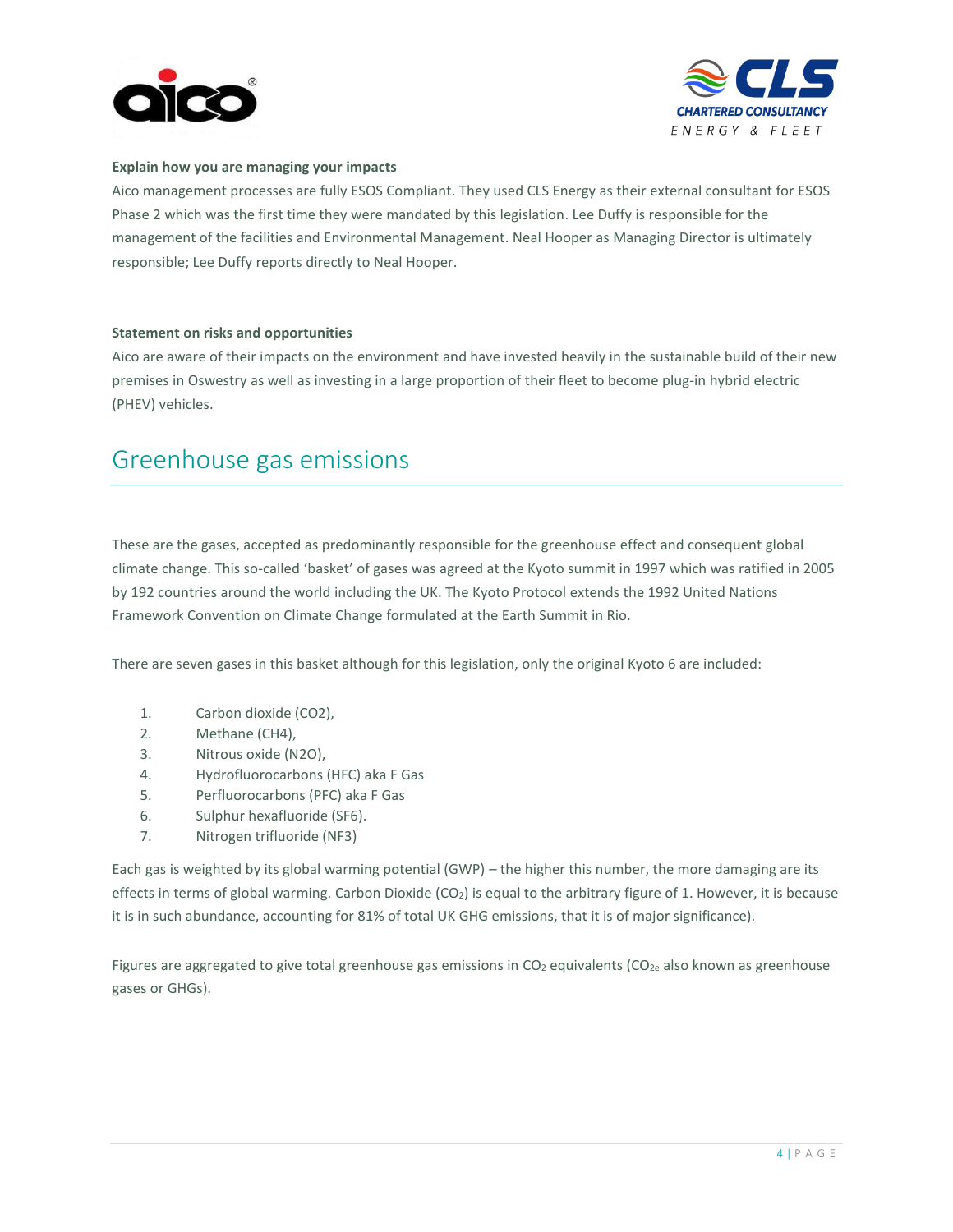



The sources of greenhouse gas emissions that this report is based upon are as follows:

| Scope 1 | <b>Road Diesel</b>           |
|---------|------------------------------|
| Scope 1 | Road Petrol                  |
| Scope 1 | <b>Mains Gas</b>             |
| Scope 1 | F Gases (Fugitive Emissions) |
| Scope 2 | Electricity                  |
| Scope 3 | Commuting                    |

### <span id="page-5-0"></span>Grouping by 'scope'

Greenhouse gas emissions are identified as one of three groups, known as scopes. These relate to their means of control:

**Scope 1:** Direct emissions - GHG from the Company's owned buildings/assets – such as gas or fuel where the company has direct control over its purchase and consumption.

**Scope 2:** Indirect (e.g. GHG emissions from other organisations that produced the electricity, district heat, steam or cooling that the Company bought to use but has little or no control over.

**Scope 3:** Other indirect emissions – GHG emissions as a consequence of the Company's actions (e.g. commuting, grey fleet)

Exclusions: All other sources have been excluded as these are scope 3 emissions. Such exclusions include grey fleet, water and waste.

# <span id="page-5-1"></span>Measurement and analysis

As can be seen below, scope 1 transport emissions are the dominant emissions source at 116.2 tonnes of CO<sub>2e</sub>. This is followed by scope 2 electricity emissions at 81tonnes of  $CO<sub>2e</sub>$ .

These are followed by emissions from scope 1 purchased mains gas at 30.87 tonnes of CO2e, scope 3 commuting amounts to 30.55 tonnes CO<sub>2e</sub>. Scope 1 renewable energy generated on site equates to 2.26 tonnes CO<sub>2e</sub> saved and scope 1 F gas leakage amount to 0 (zero) tonnes  $CO_{2e}$  from A/C units on site.

<span id="page-5-2"></span>Refrigerant gases used across sites are R410A. These have a global warming potential of 2,088 (or 2,088 time more damaging in the atmosphere than CO2). Independent inspections have taken place during 2020 and make note of no fugitive emissions, leakages or refills.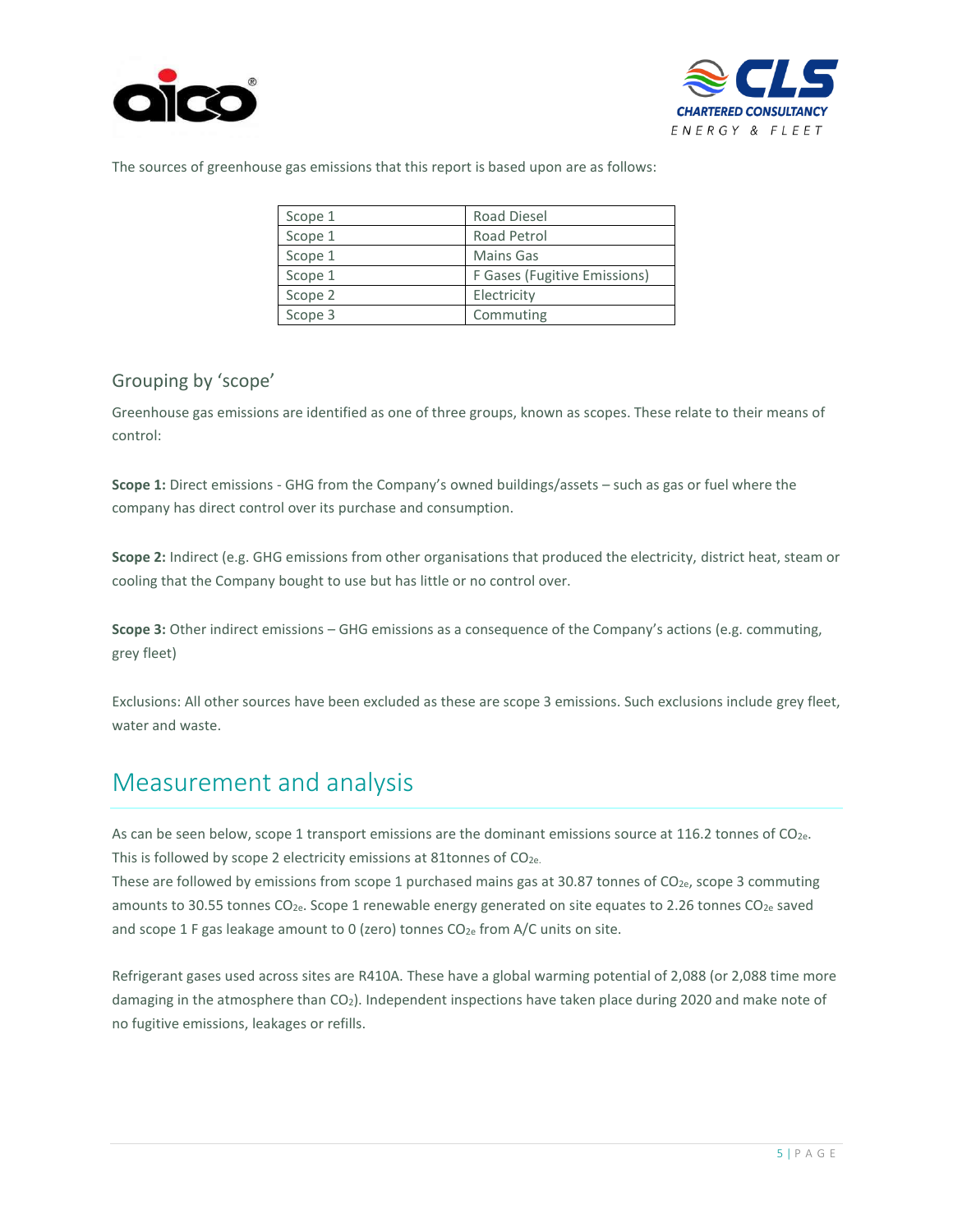



|                                                                                     | <b>Total</b>    | CO <sub>2</sub>    | CH <sub>4</sub>    | <b>N2O</b>         | <b>HFCs</b> | <b>PFCs</b>        | SF <sub>6</sub>    |
|-------------------------------------------------------------------------------------|-----------------|--------------------|--------------------|--------------------|-------------|--------------------|--------------------|
| <b>Source</b>                                                                       | (tCO2e)         | (tonnes)           | (tonnes)           | (tonnes)           | (tonnes)    | (tonnes)           | (tonnes)           |
| <b>Emissions from</b><br>combustion of gas (Scope<br>$1$ ).                         | 30.87           | 30.81              | 0.04               | 0.02               | N/A         | N/A                | N/A                |
| <b>Fugitive emissions (Scope</b><br>$1$ ).                                          | 0.00            | 0.00               | 0.00               | 0.00               | 0.00        | 0.00               | 0.00               |
| <b>Emissions from</b><br>combustion of fuel for<br>transport purposes<br>(Scope 1). | 116.20          | 0.00               | 0.00               | 0.00               | N/A         | N/A                | N/A                |
| <b>Emissions from</b><br>purchased electricity<br>(Scope 2 location based)          | 81.00           | 80.36              | 0.21               | 0.43               | N/A         | N/A                | N/A                |
| <b>Renewables (Solar PV)</b>                                                        | 2.26            | 2.24               | 0.01               | 0.01               | N/A         | N/A                | N/A                |
| <b>Commuting (Scope 3)</b>                                                          | 30.55           | 0.00               | 0.00               | 0.00               | N/A         | N/A                | N/A                |
| <b>Direct CO2 emissions</b><br>from Biogenic                                        | <b>Not used</b> | <b>Not</b><br>used | <b>Not</b><br>used | <b>Not</b><br>used | Not used    | <b>Not</b><br>used | <b>Not</b><br>used |
| <b>Total gross tCO2e based</b><br>on above                                          | 260.88          | 249                | 0.52               | 1.26               | $\bf{0}$    | $\bf{0}$           | $\Omega$           |

This can be viewed by scope types as follows:

| <b>Energy Consumed</b>    | <b>Scope</b> | <b>kWh</b> | <b>Tonnes</b><br>CO <sub>2e</sub> | %age<br>CO <sub>2e</sub> |
|---------------------------|--------------|------------|-----------------------------------|--------------------------|
| Mains Gas                 |              | 167,356    | 30.87                             | 11.8                     |
| <b>Transport Fuel</b>     |              | 490,556    | 116.20                            | 44.5                     |
| Electricity               | 2            | 316,915    | 81.00                             | 31.0                     |
| Commuting                 | 3            | 140,235    | 30.55                             | 11.7                     |
| Renewables                |              | 8,829      | 2.26                              | 0.9                      |
| <b>Fugitive Emissions</b> |              |            | 0.00                              | 0.0                      |
| <b>Total</b>              |              | 1,123,890  | 260.88                            | 100.0                    |

And by scopes specifically as below:

| Scope        | kWh       | Tonnes<br>CO <sub>2e</sub> | %age<br>CO <sub>2e</sub> | %age split<br><b>kWh</b> |
|--------------|-----------|----------------------------|--------------------------|--------------------------|
| Scope 1      | 666,741   | 149.33                     | -57                      | 59                       |
| Scope 2      | 316,915   | 81.00                      | 31                       | 28                       |
| Scope 3      | 140,235   | 30.55                      | 12                       | 12                       |
| <b>Total</b> | 1,123,890 | 260.88                     | 100                      | 100                      |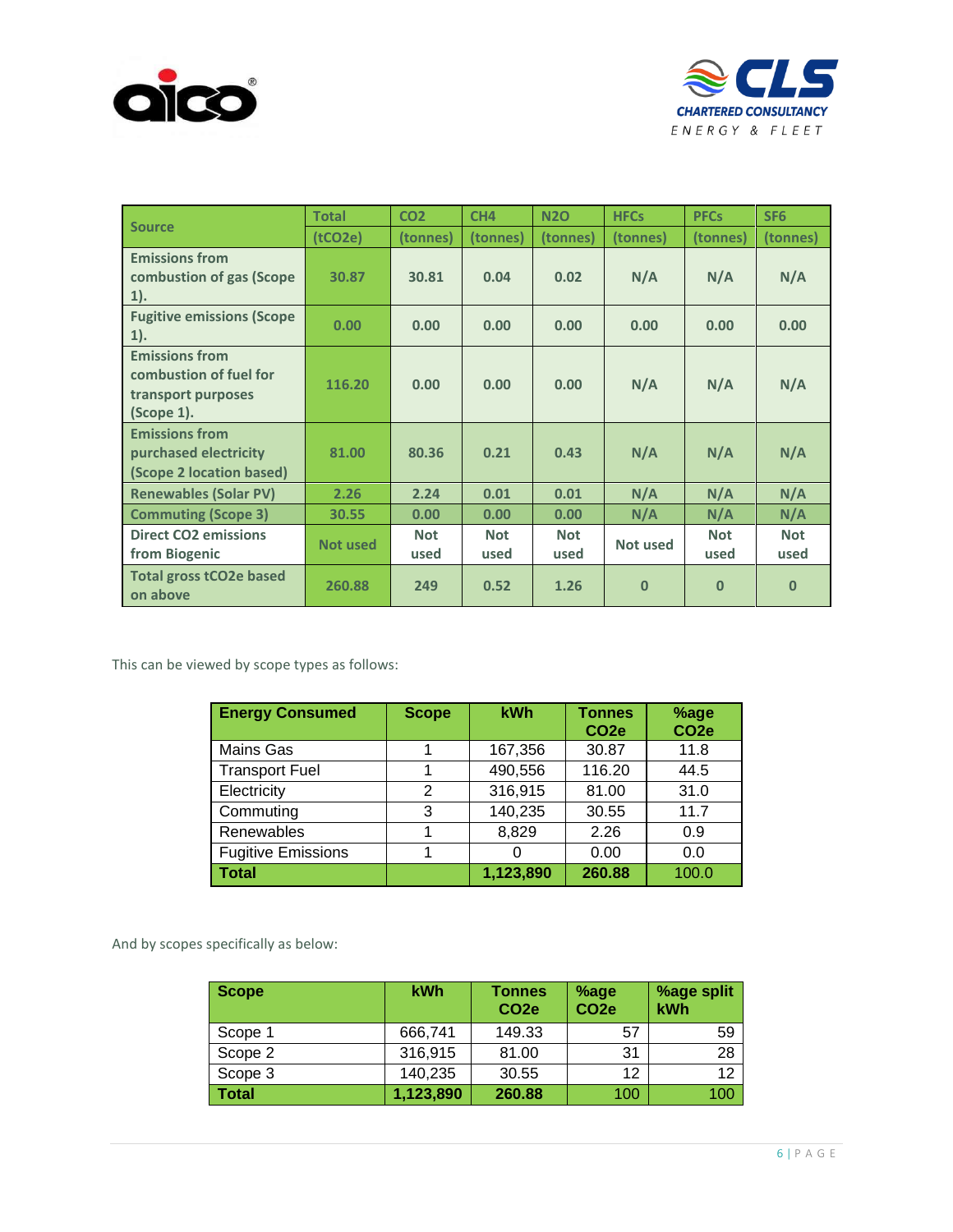



#### **Baseline year**

<span id="page-7-0"></span>The baseline year for Aico is their most recent financial year following the commencement of this legislation on  $1<sup>st</sup>$ April 2019. The reference year is 1<sup>st</sup> January 2020 to 31<sup>st</sup> December 2020. Aico's total CO<sub>2e</sub> emissions for the year as seen above amounts to 260.88 tonnes of CO<sub>2e</sub>.

#### **Intensity ratios**

Aico have elected to use scope 1 and 2 and commuting fleet scope  $3* CO_{2e}$  (tonnes) by annual turnover for 2020. They have chosen the metric as this is a common business metrics for the industry sector.

#### **As such the figures are:**

Tonnes of scope 1, scope 2 and 3\* CO<sub>2e</sub> per £ of turnover x0.0000017 tonnes or 0.0017kg

<span id="page-7-1"></span>Aico have not purchased carbon offsets as the Company are focused on delivering tangible and meaningful local measures to actively reduce their carbon  $(CO_{2e})$  emissions.

#### **Energy Efficiency**

Details of objective and timeframe: During our baseline year (Calendar Year 2020), we have seen an improvement in our energy efficiency through the relocation of staff from our old office site in Oswestry to our newly and sustainably built site in Morda, Oswestry. The new site in Morda, occupied from November 2019, benefits from high quality air handling units with direct drive EC fans and variable speed drives, sealed windows, bris soleil, movement-controlled LED lighting, an effective BMS system, a 32-module (10kWp) solar array to the roof. The build was carried out to high standards. On 3<sup>rd</sup> February 2021, Aico UK formally committed to a 10-year Carbon Zero Plan with CLS Energy (Consultancy) Ltd with a target of 2030.

### <span id="page-7-2"></span>**Verification & External assurance**

Aico have gathered all required data and contracted the services of CLS Energy (Consultancy) Ltd to collate, assess and deliver this assessment and as such, it is an independent assessment.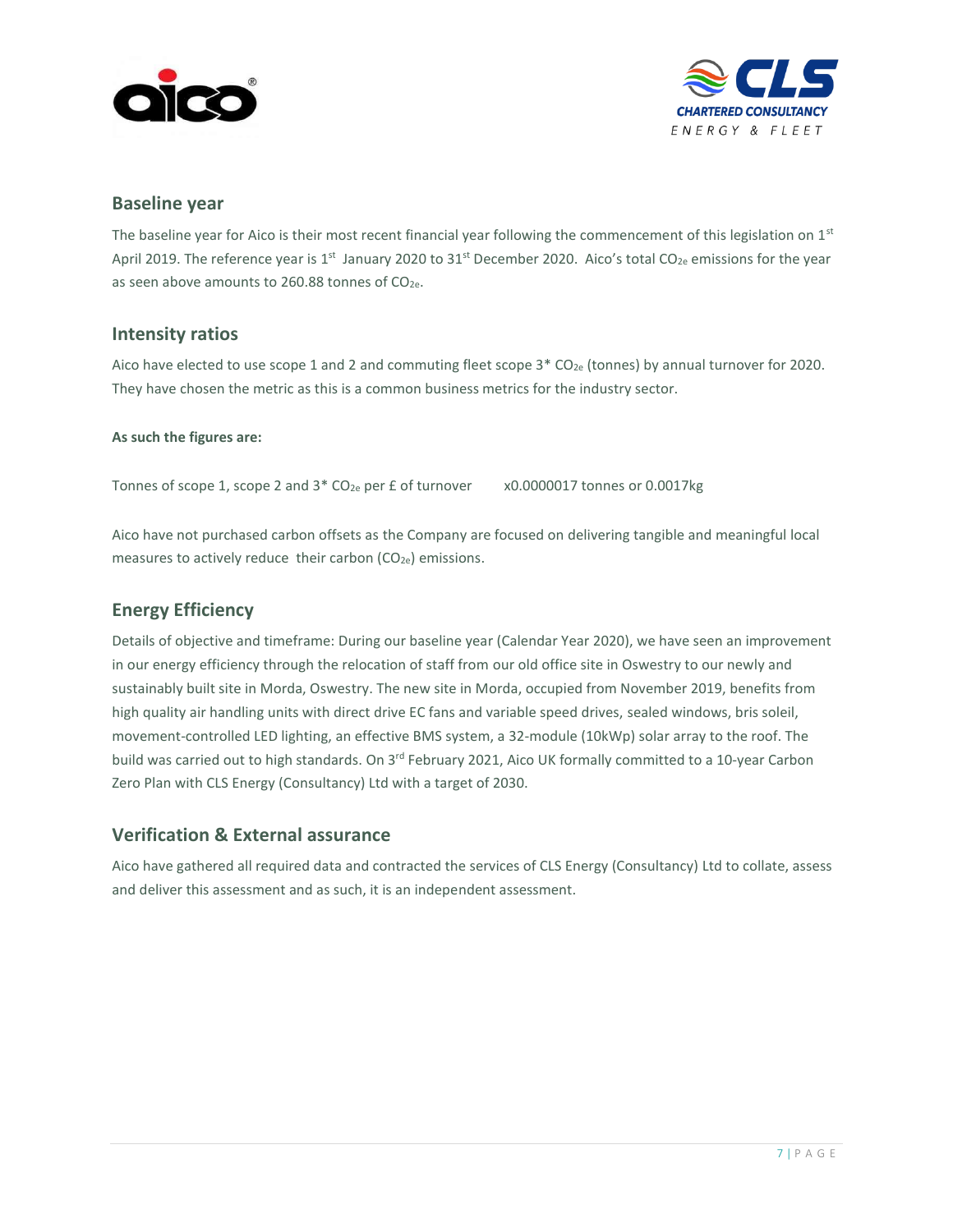



# <span id="page-8-0"></span>Responsibilities

- 1. The names of the persons who, at any time during the financial year, were members of the LLP; and
- 2. the name of the designated member signing the report in accordance with section 419.
	- Neal Hooper
	- Brendan Barry
	- Michael Byrne
	- James Duignan
	- Michael Guinee
	- Matthew Small
	- Steven Trafford

#### <span id="page-8-1"></span>**Summary**

The annual quantity of emissions in tonnes of carbon dioxide equivalent resulting from activities for which the company is responsible involving the consumption of fuel for the purposes of transport is 116.20 tonnes CO2e.

The annual quantity of emissions in tonnes of carbon dioxide equivalent resulting from activities for which the company is responsible involving the consumption of fuel for the purposes of commuter transport is 30.55 tonnes CO<sub>2e</sub>.

The annual quantity of emissions in tonnes of carbon dioxide equivalent resulting from activities for which the company is responsible involving the combustion of natural gas is 30.87 tonnes CO2e.

The annual quantity of emissions in tonnes of carbon dioxide equivalent resulting from the purchase of electricity by the company for its own use, including for the purposes of transport is 81.00 tonnes CO<sub>2e</sub>.

The annual quantity of emissions savings in tonnes of carbon dioxide equivalent resulting from the generation of electricity on site by the company for its own use, is 2.26 tonnes  $CO<sub>2e</sub>$ .

The annual quantity of emissions in tonnes of carbon dioxide equivalent resulting from fugitive emissions 0.00 tonnes CO<sub>2e</sub>.

A figure, in kWh, which is the aggregate of the annual quantity of energy consumed from activities for which the company is responsible involving the combustion of gas or the consumption of fuel for the purposes of transport (including commuting) and the annual quantity of energy consumed resulting from the purchase of electricity by the company for its own use, including for the purposes of transport is 1,123,890kWh or 260.88tonnes of CO2e.

The methodologies used to calculate the information disclosed above have been ISO 14064 and the Greenhouse Gas Protocol. Government conversion factors have been used throughout.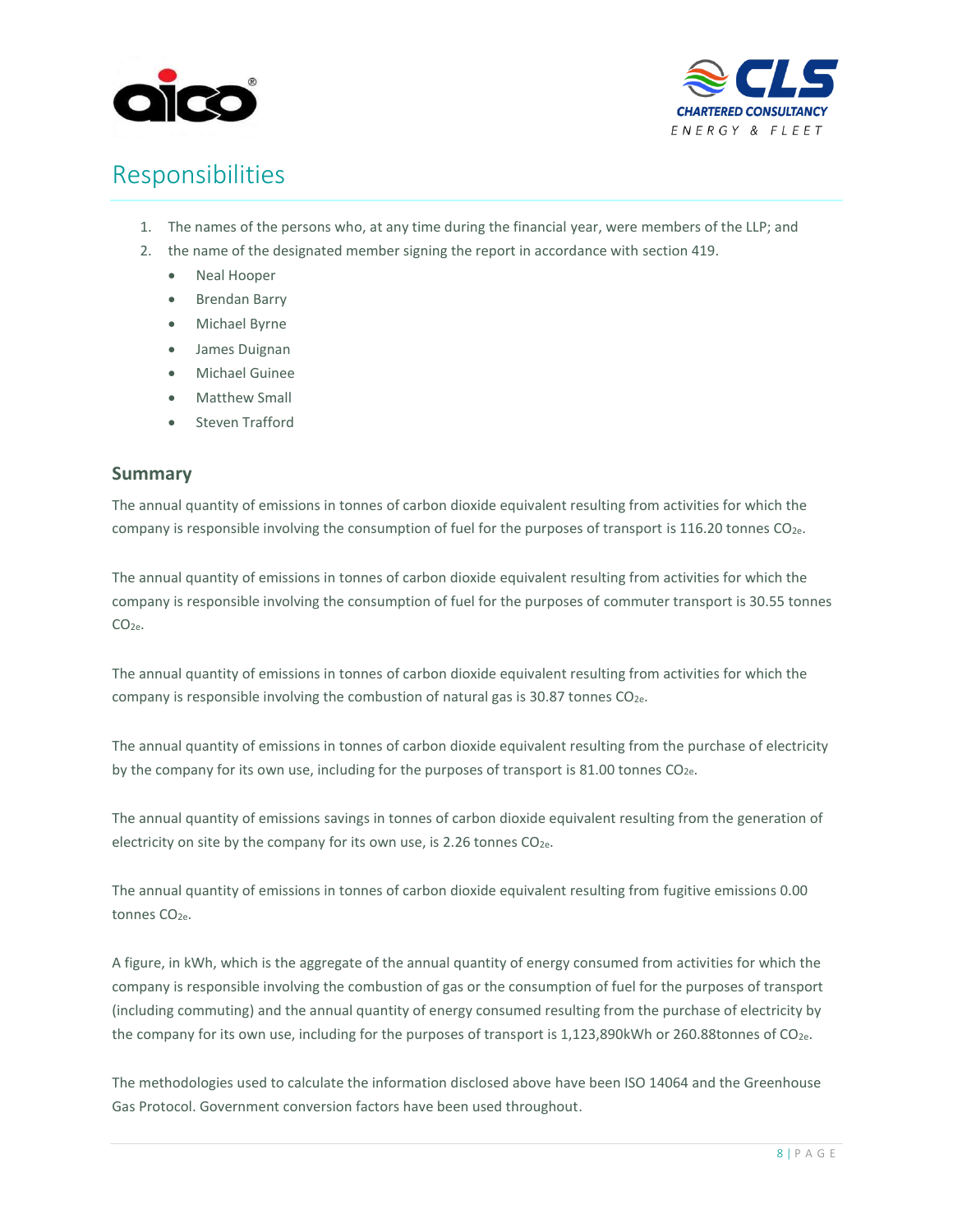



At least one ratio which expresses the company's annual emissions in relation to a quantifiable factor associated with the company's activities. These intensity ratio x0.0000017 tonnes of CO<sub>2e</sub> per £ of turnover.

### **Approval and signing**

This energy and carbon report has been approved by the Company Board of Directors (LLP members) and signed on behalf of all the directors (LLP members) by a designated director (member) below.

Name: Neal Hooper

Position in company: Managing Director

Signature………………………………………………………………………..

Date………………………………………………………………………………

# <span id="page-9-0"></span>Methodology

Guidance followed in the production of this report have been ISO 14064 and the Greenhouse Gas Protocol. Relevant government conversion factors have been used throughout.

5 principles are observed during the production of this report:

- 1. Consistent methodologies have been used to allow for meaningful comparisons of environmental impact data over time.
- 2. Data has been recorded in  $CO<sub>2e</sub>$  (greenhouse gas emissions) utilising government conversion factors
- 3. Any changes to the data, changes in the organizational boundary, methods, or any other relevant factors are to be documented following this baseline.
- 4. Environmental impacts
- 5. Situations that may trigger or require a change in baseline year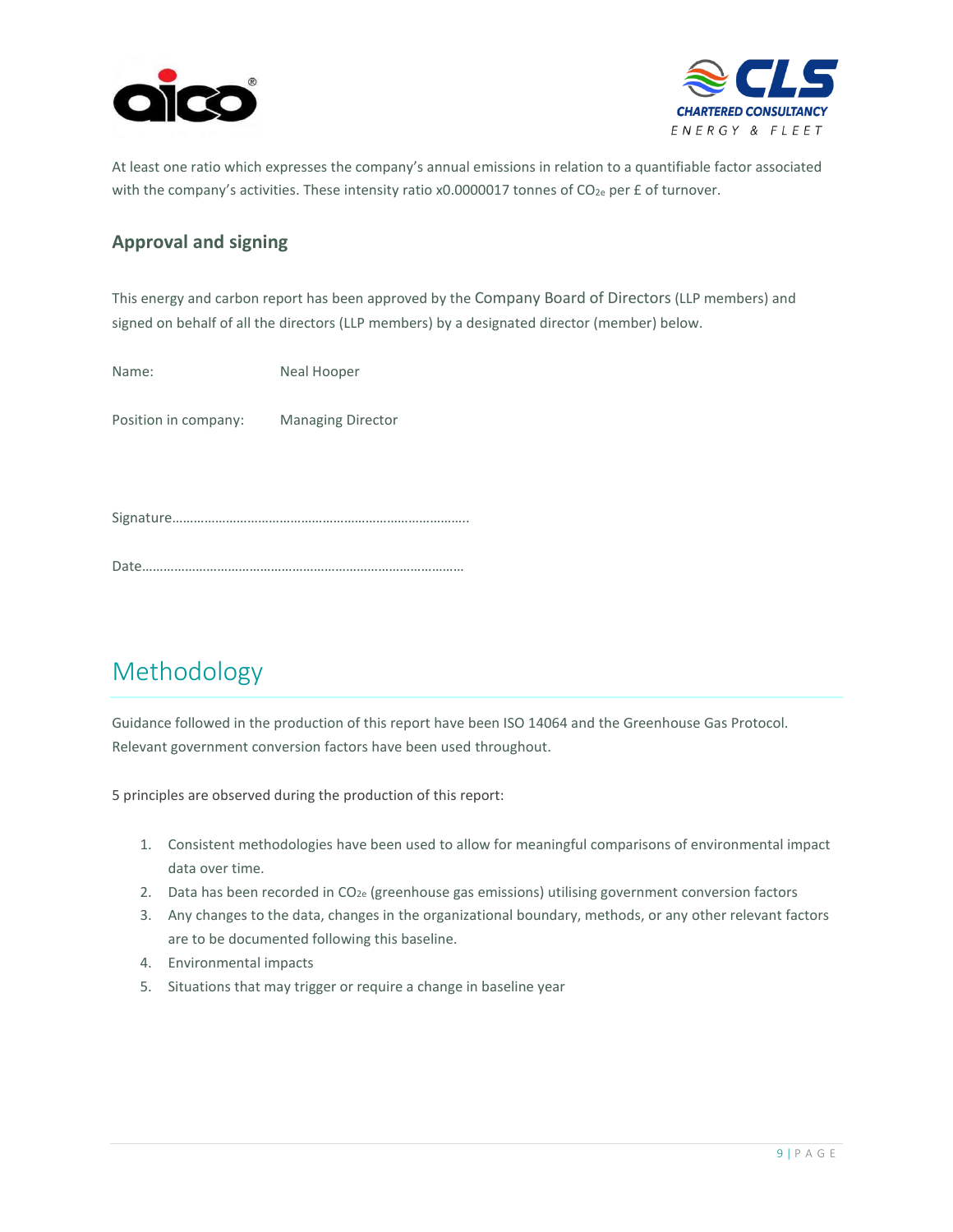



### **Organisational Chart**

<span id="page-10-0"></span>To the best of our knowledge, based on the work undertaken in the course of this audit, the information in the Directors' Report:

- Is consistent with the financial statements
- Has been prepared in accordance with applicable legal requirements
- Contains no material mis statements.

### **Energy Consultant**

Name: **Alan Asbury,** CEnv, FEI, FIEMA, CMILT, Chartered Energy Manager, EurEM (AEM), MICFM, MCIWM, ESOS Lead Assessor, MSc, BSc (Hons).

Position in company

Director

Signature

Date..............10<sup>th</sup> February 2021.......................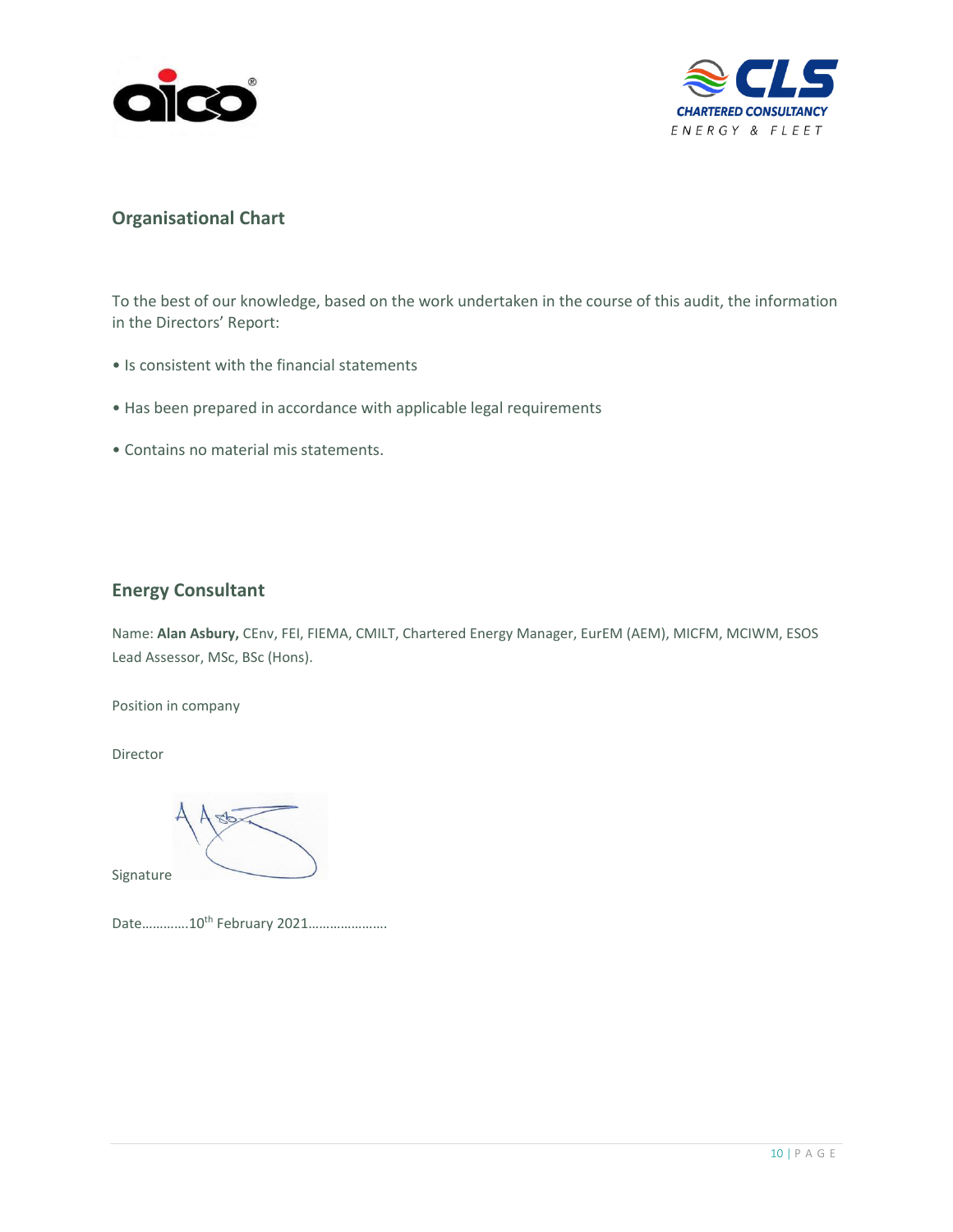



# <span id="page-11-0"></span>Legislation

The Companies (Directors' Report) and Limited Liability Partnerships (Energy and Carbon Report) Regulations 2018 has implemented the UK Government's policy on Streamlined Energy and Carbon Reporting (SECR) which come into force on 1 April 2019.

The legislation affects:

- quoted companies (Listed on the stock exchange);
- large unquoted companies (including charitable companies);
- large Limited Liability Partnerships (LLPs)

The qualifying conditions are met by a company or LLP in a year in which it satisfies two or more of the following requirements:

- 1. Turnover £36 million or more
- 2. Balance sheet total £18 million or more
- 3. Number of employees 250 or more

For Large company's inclusions are:

Registered companies that meet any two of the above thresholds

Limited Liability Partnerships (LLPs)

Unregistered companies are incorporated companies not formed or registered under the Companies Acts or under any other public general Act of Parliament (for example, companies formed under private Acts of Parliament, Royal Charters and letters patent).

Charitable companies where turnover is taken as a reference to the charitable company's gross income, as defined for its jurisdiction of registration, or operation.

### **Taxonomy**

The Streamlined Energy & Carbon Reporting (SECR) Taxonomy

The SECR taxonomy is an addition to the FRC Taxonomies suite to reflect the new reporting requirements for energy and carbon data introduced on 1st April 2019. The new requirements apply to all large companies and LLPs as well as to all listed companies and supersede Mandatory Greenhouse Gas Reporting which has been in force since 2013.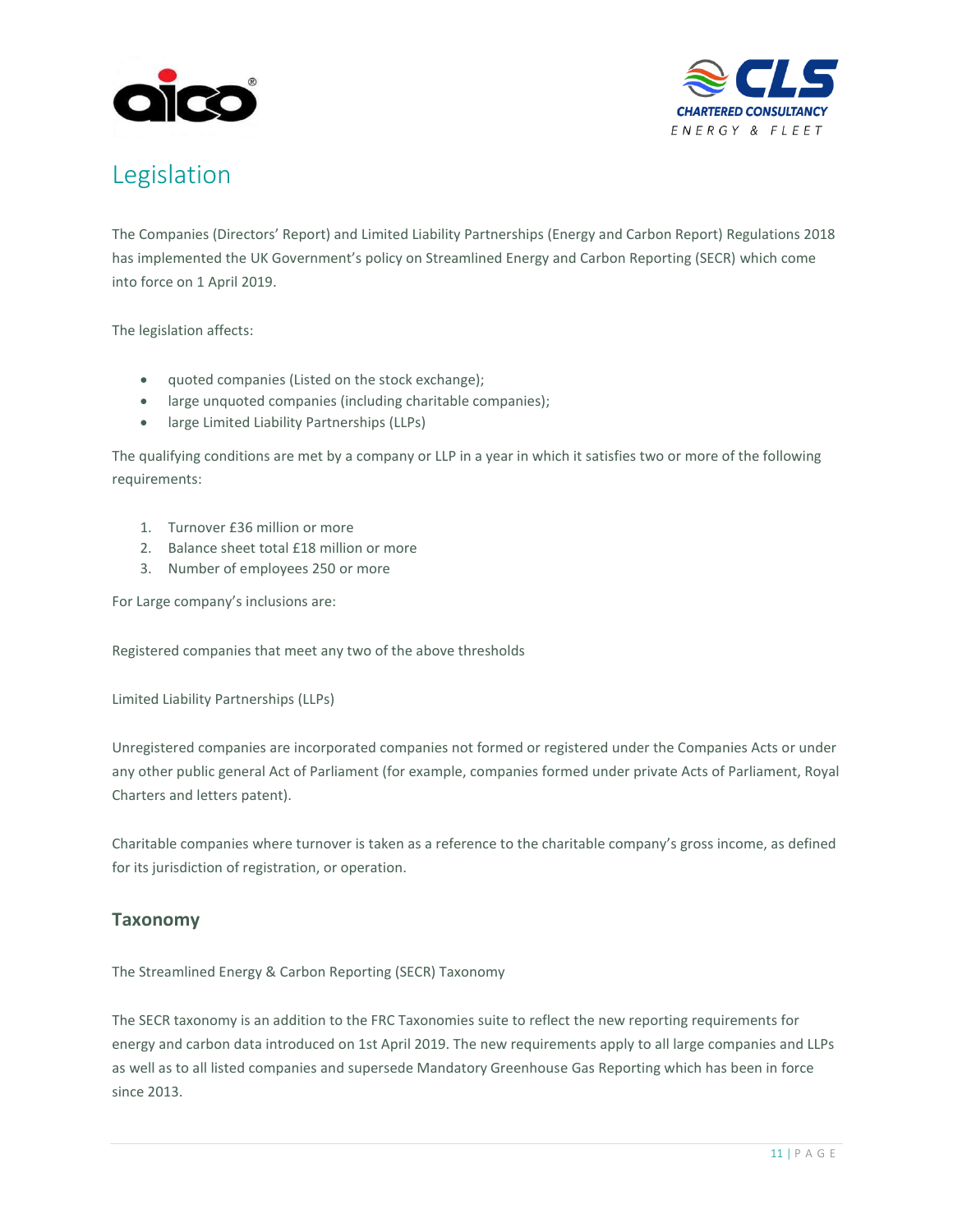



While **it is not mandatory** to tag SECR data, Government is keen to enable companies that file their annual reports digitally to be able to report their SECR data in the same way to ensure the same level of transparency is available to external users.

The taxonomy is standalone to enable it to be used with other accounting taxonomies in the FRC taxonomy suite.

A feedback statement relating to the consultation is available [here.](https://www.frc.org.uk/document-library/accounting-and-reporting-policy/xbrl/2019/secr-taxonomy-feedback-statement-2019)

For more information see:

<https://www.frc.org.uk/accountants/accounting-and-reporting-policy/xbrl-frc-taxonomies>

#### **Exemptions**

Where an organisation is a low energy user (see below) it is not required to make the detailed disclosures of energy and carbon information. Instead, it must state, in its relevant report, that its energy and carbon information is not disclosed for that reason. A low energy user consumes less than 40,000kWh over the reporting period. In this case, the company exceeds this low energy use threshold.

### **Exclusions**

In **exceptional circumstances**, where the directors or members consider the disclosure of the energy and carbon information would be **seriously prejudicial** to the interests of the organization. The relevant report must state that the energy and carbon information is not disclosed for that reason.

### <span id="page-12-0"></span>**Statement of confidentiality**

The information used to create this document shall not be shared with other parties without client's agreement.

### <span id="page-12-1"></span>Next Steps

Having produced this first year of data for SECR, Aico now has a legitimate baseline. We have been careful to work with the company to select an appropriate intensity ratio in order that this is comparable and a relevant measure for the company.